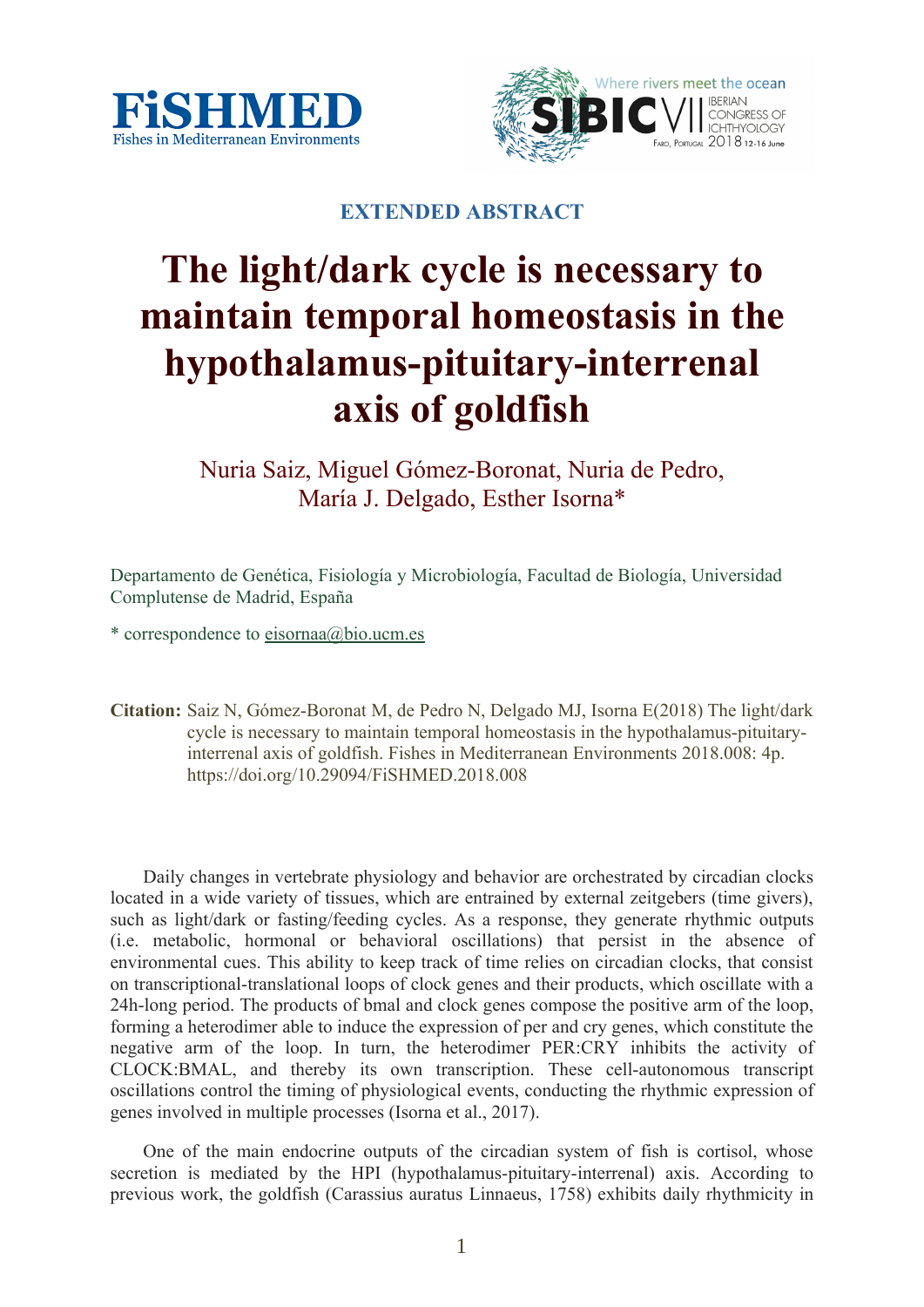#### **Extended abstract SIBIC2018** DOI: 10.29094/FiSHMED.2018.008

clock gene expression at all three levels of the stress endocrine axis, i.e. the hypothalamus, pituitary and interrenal gland (IG) (Azpeleta et al., 2012; Gómez-Boronat et al., 2018). However, the influence of external cues in these molecular clocks is not fully established. We investigated the role of photoperiod and feeding time on the synchronization of clock gene expression in the hypothalamus-pituitary-interrenal axis of fish.

Fish acclimated to 12-h light and 12-h darkness (12L:12D, lights-on at 8:00h) and fed at 10:00h were divided into three experimental groups (n=49/group). Group 1 remained under above mentioned conditions (12L:12D, fed at 10:00h). Group 2 was exposed to 12L:12D but fed once daily at random times. Finally, in Group 3 animals were exposed to continuous darkness and fed at 10:00h. After one month, fish were sacrificed at 4-h intervals throughout a 24-h cycle to quantify relative clock gene expression (per1a, per1b, clock1a, bmal1a) in the hypothalamus, pituitary and IG by RT-qPCR as reported by Gómez-Boronat et al. (2018).

When both zeitgebers (LD cycle and scheduled feeding) were present (Group 1), the four studied clock genes displayed significant daily expression rhythms in the three axis components, hypothalamus, pituitary and IG (Figures 1A, B, C). Genes of the positive arm of the loop were in antiphase (displaced about 12h) with those of the negative arm, suggesting the presence of fully functional local clocks under these circumstances, as previously reported (Azpeleta et al., 2012; Gómez-Boronat et al., 2018). Moreover, clock gene expression "ticked at time" (i.e. synchronic acrophases) in the three components of the axis.

The majority of genes seemed unaffected by the lack of a fixed feeding time (Group 2; Figures 1D, E, F), especially in the hypothalamus and pituitary, although the interrenal clock could be more food-dependent, since the rhythmicity in the expression of both components of the positive arm of the loop (bmal1a and clock1a) was lost in the IG under random feeding (Figure 1F).

Conversely, the absence of a LD cycle resulted in a dramatic impairment of the pacemakers (Group 3). All genes in all tissues but one exception (bmal1a in the hypothalamus) lost rhythmicity (Figures 1G, H, I) under such conditions.

These data suggest that a LD cycle is essential to maintain the temporal homeostasis of the whole stress axis, the hypothalamus and the pituitary being authentic light-entrainable oscillators. However, feeding time could also play a relevant role in the entrainment of the goldfish interrenal clock, in line with previous reports (Gómez-Boronat et al., 2018), in which a 12-h shift in feeding time resulted in an equivalent shift of the IG's per1 acrophases.

Still, the IG could differ from other peripheral clocks, such as the one in the liver of this species, which can be entrained by feeding under constant light (Sánchez-Bretaño et al., 2015). Taken together, data show that both light and feeding time take part in the IG entrainment, so that the clock does not oscillate optimally when these cues are discordant or one of them disappears.

Further studies are required to help determine if the disruption of these oscillators by an unfavorable environment could imply endocrine alterations affecting animal welfare.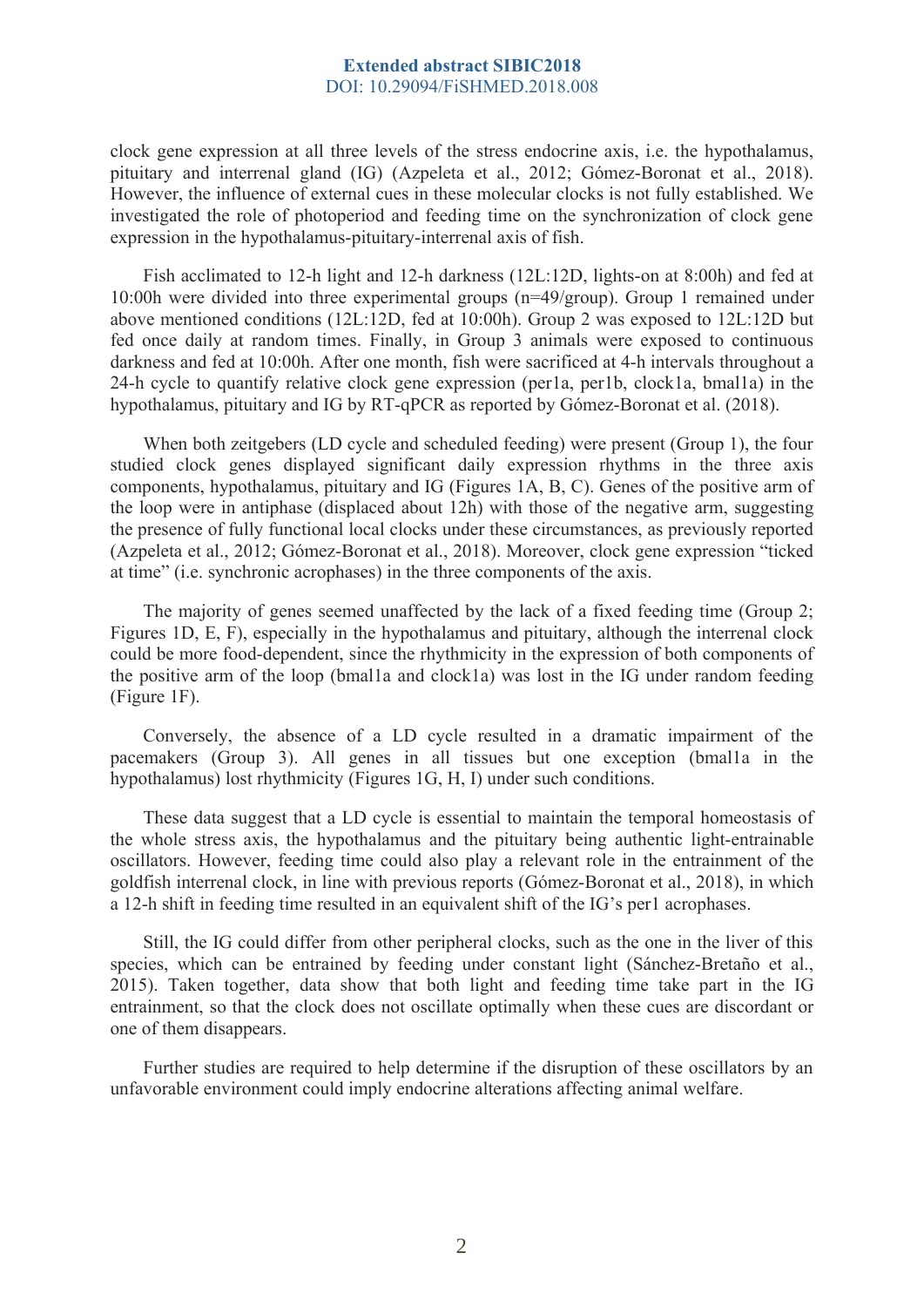#### **Extended abstract SIBIC2018** DOI: 10.29094/FiSHMED.2018.008



**FIGURE 1**. Polar representation of the 24-h significant rhythms of target genes in the hypothalamus, pituitary and IG. The length of the vector (radial axis) indicates the value of the amplitude of the rhythm (relative expression, fold change), represented in a logarithmic scale. The angular position indicates the acrophase (i.e., the hour of maximal gene expression). Time (angular axis) is shown as zeitgeber time (ZT, hour). The rhombus at the end of each vector represents the SE of these two parameters. The arrows point to feeding time whenever it was fixed.

#### **CITED REFERENCES**

Azpeleta, C., Sánchez-Bretaño, A., Isorna, E., Nisembaum, L.G., Velarde, E., De Pedro, N. and Alonso-Gómez, A.L., Delgado, M.J. (2012) 'Understanding the circadian system as a net of clocks: daily expression of clock genes in the hypothalamus pituitary interre-